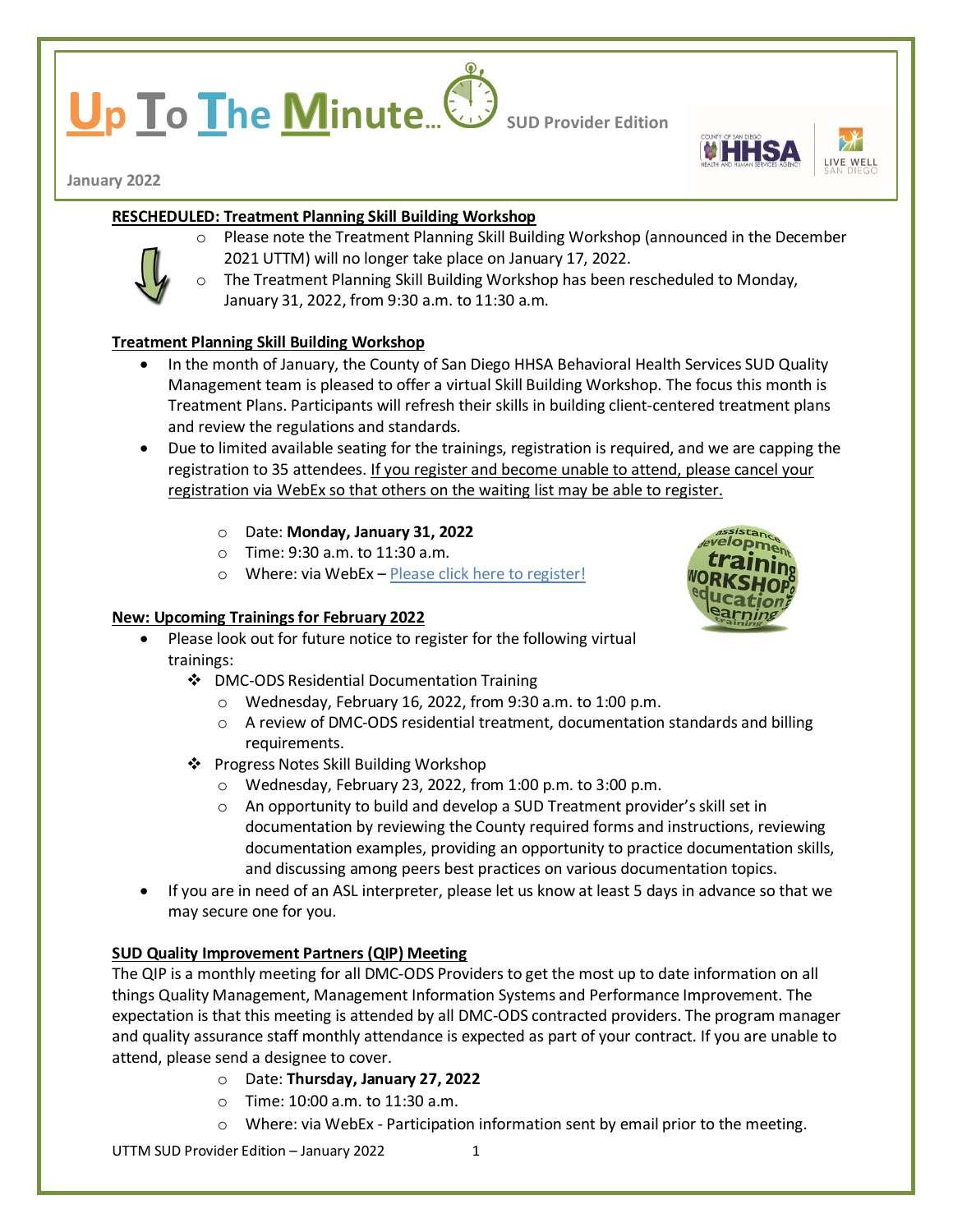#### **All Behavioral Health Services Providers | Quarterly Tele-Town Hall**

- Due to public health guidelines, the SUD Treatment Providers meeting will be on hold until further notice.
- In the meantime, all providers are encouraged to attend the All BHS Providers COVID-19 Tele-Town Halls, which will be scheduled to occur quarterly.
- Look for a separate invite/email to be sent prior to the tele-town halls.

# **Update: Confidentiality Training**

- The annually required Confidentiality training is in the process of being revised and is not available on the RIHS site at this time.
- The BHS website for DMC-ODS Required Trainings is in the process of being updated to reflect the status of the training.
- Once the revised training is available, we will share it with the system of care.

# **Update: Record Retention**

- Pe[r WIC 14124.1,](https://leginfo.legislature.ca.gov/faces/codes_displaySection.xhtml?sectionNum=14124.1.&lawCode=WIC) records are required to be kept and maintained under this section shall be retained:
	- $\circ$  by the provider for a period of 10 years from the final date of the contract period between the plan and the provider,
	- $\circ$  from the date of completion of any audit,
	- $\circ$  or from the date the service was rendered, whichever is later, in accordance with Section 438.3(u) of Title 42 of the Code of Federal Regulations.

# **Update: CalAIM 2022-2026**

CalAIM is a multi-year initiative by DHCS to improve the quality of life and health outcomes of our population by implementing broad delivery system, program and payment reform across the MC program. QM will be discussing and providing guidance on changes as more guidance becomes available.

- o *Recent changes*
	- o Removing residential limitations & clarifying length of stay
	- o Clarifying RS
	- o Reimbursement during and after assessment period
	- o DMC-ODS medical necessity
	- o Expanded access to MAT
- o *Upcoming changes – all pending additional guidance* 
	- o Early Intervention (ASAM Level 0.5)
		- o Clinician consultation
		- o Documentation redesign
		- o Prior authorization for residential
		- o Payment reform (including updated DMC Billing Manual)

# **Reminder: Interim Services**

- QM is monitoring priority population waitlists reported via monthly DATAR and communicating with programs to confirm accuracy of reporting and confirm interim services took place.
- Programs shall be responsible for keeping records of interim services and documenting efforts for each client. Programs may be asked to provide evidence of interim services.
- For more information on Interim Services, see th[e tip sheet](https://optumsandiego.com/content/dam/san-diego/documents/dmc-ods/monitoring/Interim_Services_-_updated_7-16-21.pdf) posted on the Optum site under the "Monitoring" tab.

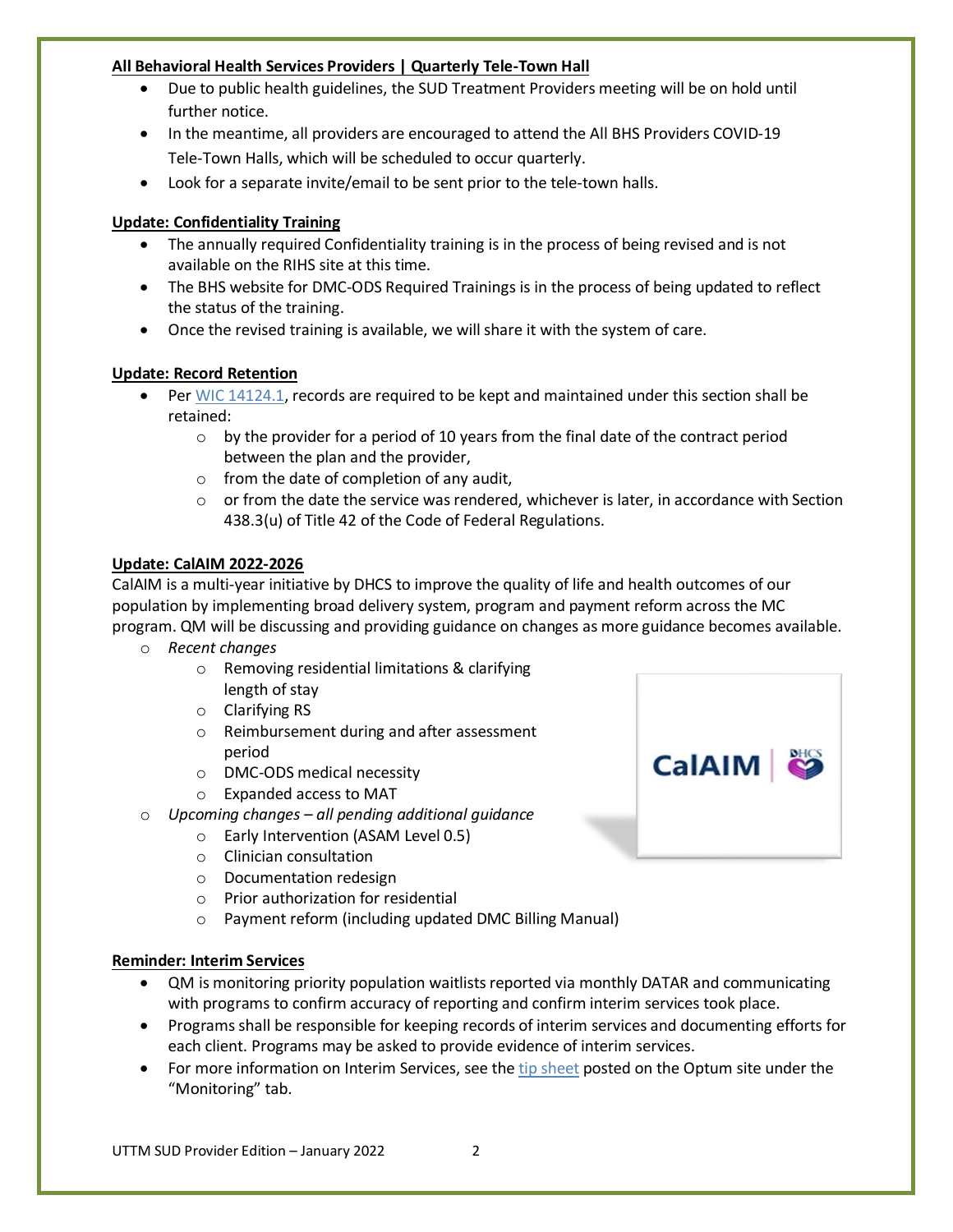#### **Reminder: Dependent vs Independent Living**

- Per CalOMS, information about a client's living status at admission and discharge is required. It is important to understand and explain each definition to the client while obtaining CalOMS information.
- **Dependent Living**: Clients living in a supervised setting such as, residential institutions, prison, jail, halfway houses or group homes and children (under age 18) living with parents, relatives, guardians or in foster care. NOTE – Recovery Residences and Sober Living should be considered "dependent" living.
- **Independent Living**: This includes individuals who own their home, rent/live alone, live with roommates, and do not require supervision. These people pay rent or otherwise contribute financially to the cost of the home/apartment. This also includes adult children (age 18 or over) living with parents.
- When CalOMS questions are not understood or are not correctly defined for clients, the data obtained and reported to DHCS is incorrect. Refer to the [CalOMS Tx Collection Guide](https://www.dhcs.ca.gov/provgovpart/Documents/CalOMS_Tx_Data_Collection_Guide_JAN%202014.pdf) for additional information.

# **Reminder: LOC Recommendation and Discharge**



- According to SUDPOH A.7: "Assessments based on the ASAM Criteria ensure that necessary clinical information is obtained in order to make appropriate level of care determinations. Assessments must be appropriately documented, reviewed, and updated on a regular basis, including at every care transition…"
- Additionally, SUDPOH A.17 states: "To document and communicate the client's readiness for discharge or need for transfer to another level of care, each of the six dimensions of the ASAM criteria should be reviewed. If the criteria apply to the existing or new problem(s), the client should be discharge or transferred..."
- Therefore, programs are reminded to complete an updated LOC Recommendation prior to or on the date of discharge for planned discharges.

# **Update: SUDPOH**

- The SUDPOH was updated and emailed to the system of care on 12/28/21.
- The revision and Summary of Changes are in the process of being posted on the Optum site.
- Next anticipated update is planned for 4/2022.

# **Update: Medical Director One Pager**

- The Medical Director One Pager has been revised to include a reminder that Physicians must follow the "Stark" Law.
- The revision is located on the Optum site under the "Medical Director Info" tab.

# **Management Information Systems (MIS)**

# **Effective immediately - Changes to SanWITS Access for Peer Support Specialist**

- PSS will now be granted read only access for clients and be able to enter encounters for the services the PSS provides after successfully completing the required SanWITS trainings.
- Please visit RegPack at<https://www.regpack.com/reg/dmc-ods> to register staff for trainings
	- $\circ$  Intro to Admin Functions (IAF) (prerequisite to either of the encounter trainings)
	- o RES -Bed Management and Encounter training
	- o Outpatient/OTP Group module and Encounter training
- The SanWITS user form is being modified to include Peer Support Specialist. In the meantime, please type Peer Support Specialist in the comments section of the SanWITS user form and select which trainings that are requested.
- Forms are located on Optum website under the "SanWITS" tab and on RegPack.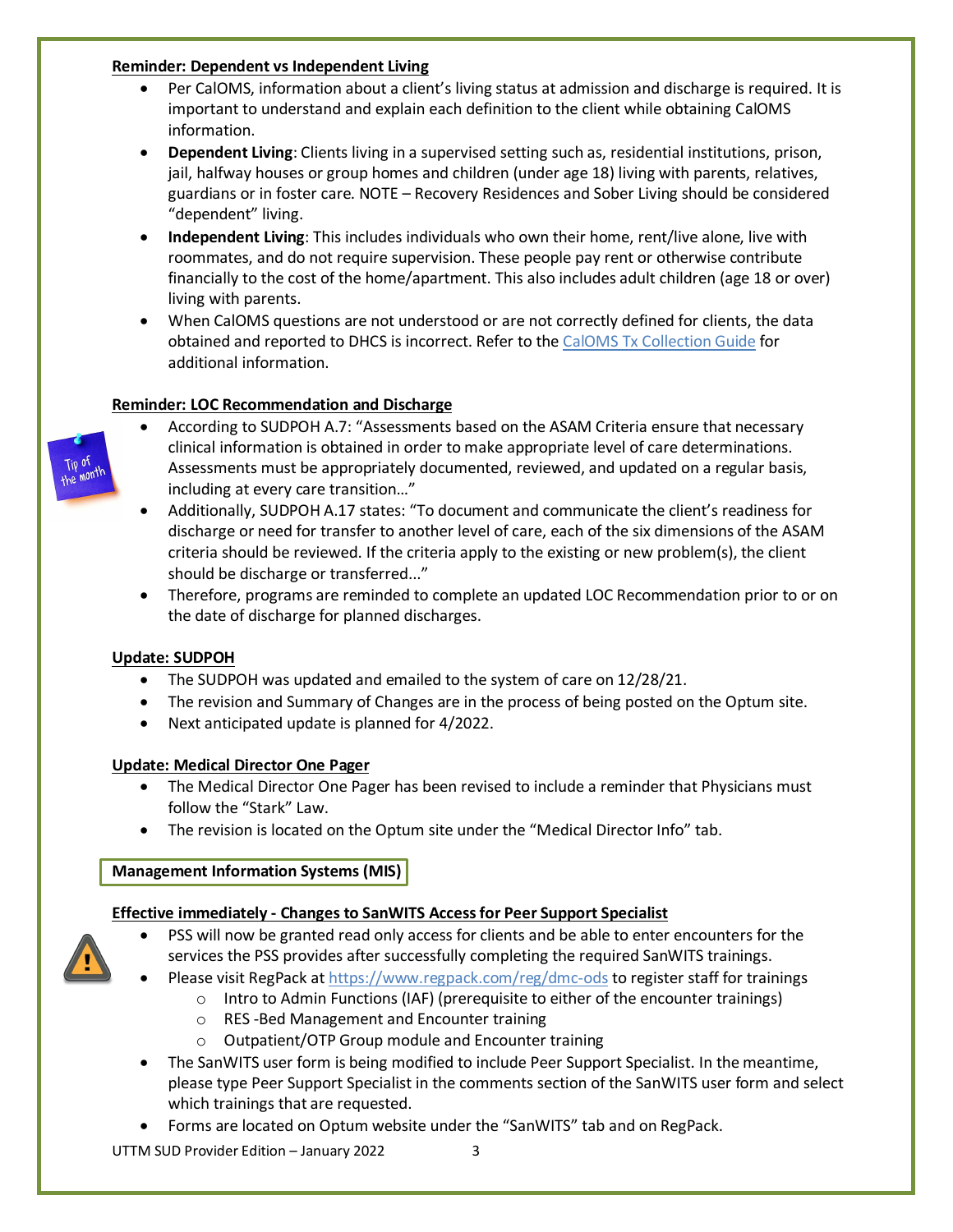#### **Staff Termination Process for SanWITS**

- **Routine User Termination –** In most cases, staff employment is terminated in a routine way in which the employee gives advanced notice. Within one business day of employee termination notice, the program manager shall fax to the SUD MIS Unit (855) 975-4724 or scan and email to [SUD\\_MIS\\_Support.HHSA@sdcounty.ca.gov](mailto:SUD_MIS_Support.HHSA@sdcounty.ca.gov) a completed SanWITS User Modification or Termination Form with the termination date *(will be a future date).* The SUD MIS Unit will enter the staff expiration date in SanWITS which will inactivate the staff account at the time of termination. The user will also be added to the terminated staff log.
- **Quick User Termination –** In some situations, a staff person's employment may be terminated immediately. In this case, the program manager must immediately call the SUD MIS Unit at (619) 584-5040 to request the staff account be inactivated immediately. Within one business day, the program manager shall fax a completed SanWITS User Modification and Termination Form to the SUD MIS Unit (855) 975-4724 or scan and email to SUD MIS Support.HHSA@sdcounty.ca.gov.

# **Reminder: CalOMS Admission and Discharge**

- CalOMS Admission and Discharges should only be created for clients with Level of Care program enrollments such as: OS, IOS, OTP, 3.1, 3.2, 3.5
- DO NOT create CalOMS Admissions and Discharges for clients with TCS program enrollment, Courtesy Dosing program enrollment, or Recovery Service program enrollments.

# **SanWITS Quarterly Users Group Meeting – Let's Get Together!**

- Purpose of the Users Group review and educate State Reporting for CalOMS, ASAM, and DATAR, SanWITS updates, changes in system requirements, Billing & QM updates for the users, and assist with User concerns.
	- o Next meeting: Monday, Jan 24, 2021, at 9:00 a.m. 11:00 a.m.
	- o RSVP please, WebEx invite will be sent
	- o At least one representative from each facility is highly recommended
	- $\circ$  Quarterly meetings are expected to occur on the 3<sup>rd</sup> Monday each quarter  $\triangleright$  Jul, Oct, Jan, Apr
	- o ASL Interpreters have been requested for each meeting
- **We welcome and encourage you to send us agenda items to be covered during our meetings** [SUD\\_MIS\\_Support.HHSA@sdcounty.ca.gov](mailto:SUD_MIS_Support.HHSA@sdcounty.ca.gov)

# **SanWITS Virtual Trainings Provided**

- Register online with RegPacks at: <https://www.regpack.com/reg/dmc-ods>
- Registration will close 7 days prior to the scheduled class date in order to allow time for individual staff account setups and other preparation needed.
- Attendees for Virtual Training will receive an email on the morning of training between 8:30 AM  $-8:45$  AM
	- $\circ$  Trainer email with training materials, resources, and specific instructions for virtual class
	- $\circ$  If staff do not receive emails by 9:00 AM, email sdu sdtraining@optum.com to get the issue resolved.
- Type of Training Classes:
	- 1. SanWITS Intro to Admin Functions (IAF) SanWITS functions that are applicable to All program types
	- 2. Residential Facilities Bed Management & Encounter Training
	- 3. Outpatient / OTP Facilities Group Module & Encounters Training
	- 4. SanWITS Assessments (SWA)– designed for direct service staff who complete Diagnostic Determination Note (DDN), Level of Care (LOC)assessments, Discharge Summary, and Risk and Safety Assessment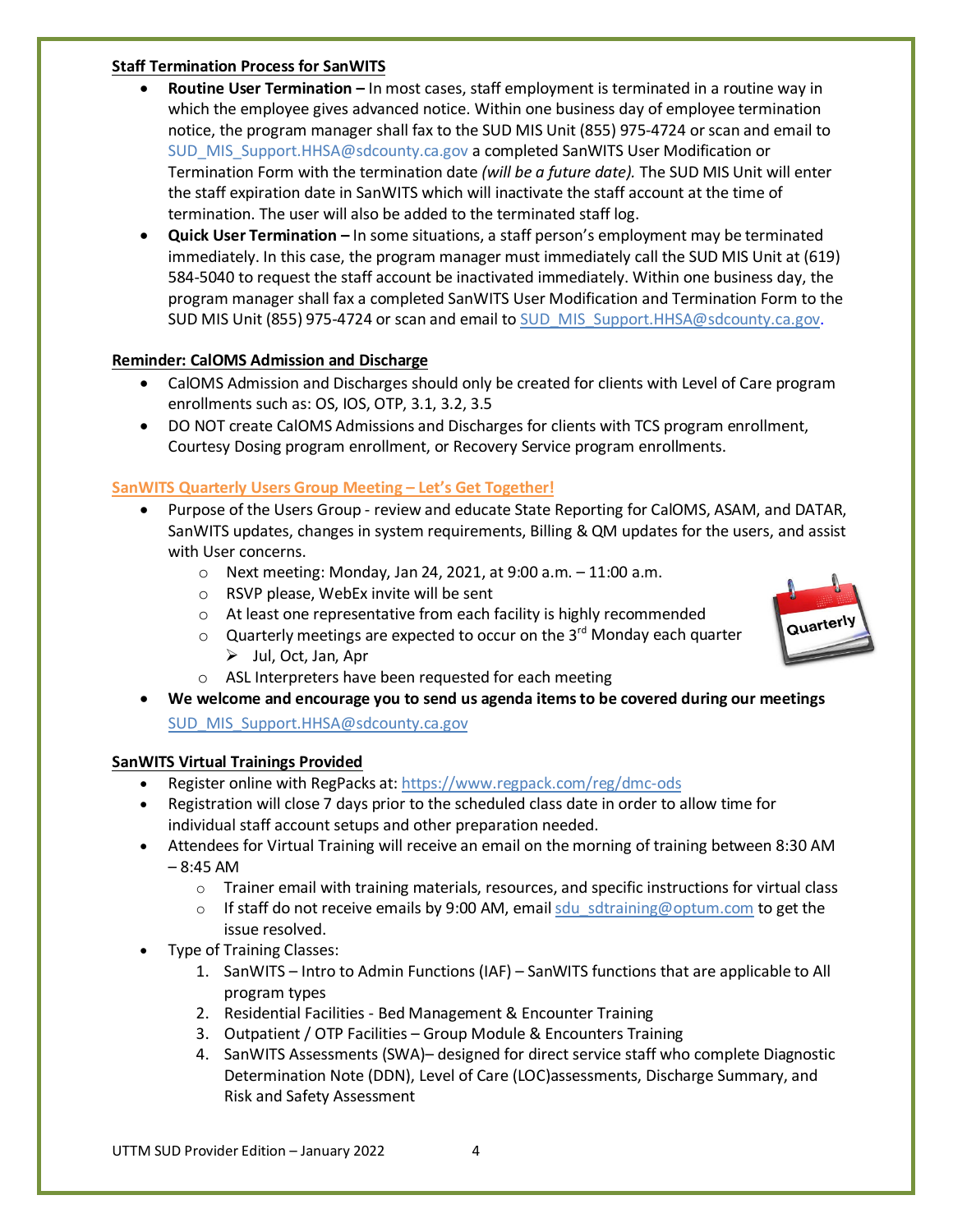- 5. SanWITS Treatment Plan (STP) -designed for direct service staff who complete and/or finalize Treatment Plans (prerequisite SWA training)
- **All required forms are located on the "Downloadable Forms" tab. Note: If the 3 forms are not fully processed by MIS 7 days prior to the scheduled training, staff will not be able to attend training regardless of receiving training confirmation.**
- All credentials and licenses will be verified with the appropriate entities for SanWITS access**.**
- Upon completion of training, competency must be shown to gain access to the system. If competency is not achieved, further training will be required.
- **Staff are highly recommended to read the training packet thoroughly before entering information into the Live environment**
- Please remember, if unable to attend class, cancel the registration as soon as possible.

# **Billing Unit - SanWITS Billing Classes**

- As most of us are still adjusting to remote work, we're also learning new ways to continue servicing our customers. The SUD Billing Unit will continue conducting the billing training online.
- Our team will send an email to all programs to inquire what web conferencing platform or application you use for audio and/or video conferencing or training. Currently, the Billing Unit uses the Microsoft Teams application.
- Also, to schedule your billing training or if you have billing questions, please call our main line: 619-338-2584. You can also email us at [ADSBillingUnit.HHSA@sdcounty.ca.gov.](mailto:ADSBillingUnit.HHSA@sdcounty.ca.gov)
- Prerequisite required: SanWITS Intro to Admin Functions training and one of the following encounter trainings – 1) Residential -Bed Management & Encounters training, or 2) Outpatient/OTP Group Module & Encounters training.

# **A. SUD Billing Training**



- Effective immediately, the SUD Billing Unit will be conducting a post-billing training survey after every **training session** (e.g., 1st time billing training, refresher course, or other billing-related classes).
- We value you as our customers, and we believe that the learners' feedback will help us identify the effectiveness of our training program, and whether the trainees receive the knowledge and skills needed to perform their regular billing functions.
- The billing training is on a per request basis or as needed. We also prefer providing training per Agency/Facility to ensure the curriculum fits the unique needs and objectives of your program, and that the confidential handling of all protected health information (PHI) is observed.
- Please remember to complete the prerequisite training prior to scheduling/attending the billing training:



# **The current virtual billing training covers the following topics:**

- 1) SanWITS billing workflow (from encounters release to billing to submission of Provider Batches to the Clearing House and/or Government Contract).
- 2) Troubleshooting billing errors
- 3) Medi-Cal eligibility verification review and examples
- 4) Post-billing processes (claim denials review, required actions, and service replacement overview)
- 5) Void or disallowance process, including instructions on how to complete the Payment Recovery Forms
- 6) Late billing (Delay Reason Code, additional paperwork, and more)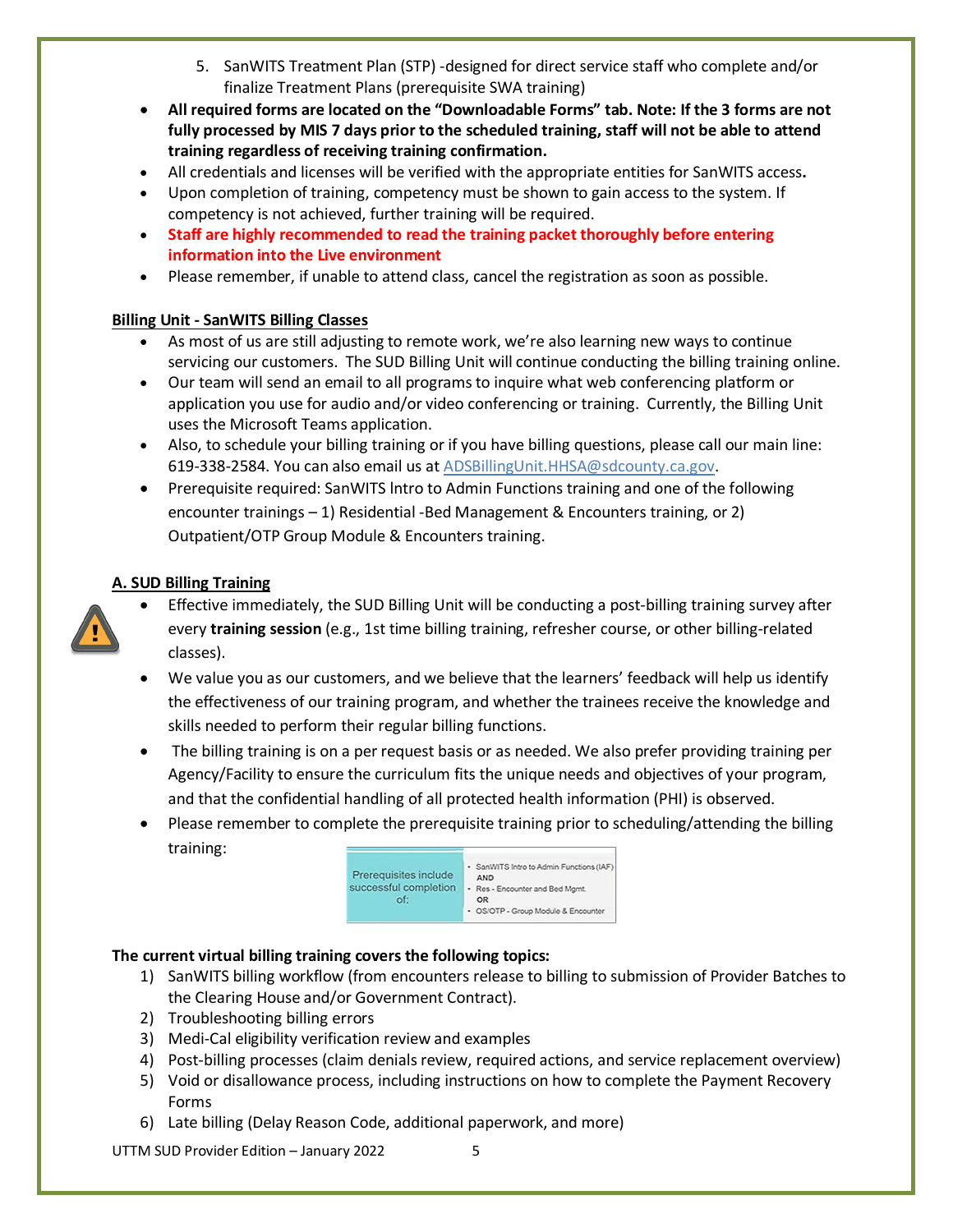**Note:** Please send an email t[o ADSBillingUnit.HHSA@sdcounty.ca.gov](mailto:ADSBillingUnit.HHSA@sdcounty.ca.gov) if you have a specific billing training request that is not listed above.

### **B. Medicare Advantage**

The Medicare Advantage FFS-Equivalent Coverage Certification has expired on 12/31/2021 for these three (3) Medicare Part C insurances. The letters are good thru Dec. 2021, and we are waiting for the renewal letters for this year. We are still able to bill thru Dec. 2021.



**In the meantime, the OUTPATIENT AND RESIDENTIAL PROVIDERS are advised to put the January 2022 claims on hold if the client has dual coverage with Blue Shield Promise Part C, Health Net Part C, and Molina Health Part C until we get the renewal letters. Billing Unit will email you as soon as the 2022 letters are available so we can continue billing to DMC.** 

**\*NOTE:** OTP PROVIDERS "must" continue billing Medicare, including Medicare Part C/Medicare Risk Plans/Cal Medi-Connect risk insurance.

# **Performance Improvement Team (PIT)**

**Non-Clinical PIP: Improving client linkages to services following a PERT contact** Proposed Outcomes:

- increase the proportion of clients with a PERT service who are admitted to a SUD program by 5% and/or,
- 
- decrease the mean length of time between when a client with a SUD concern receives a PERT service and is admitted to a SUD treatment program by 5% and/or,
- decrease the proportion of clients with a PERT service and a SUD concern who are admitted to a SUD program more than 30 days after their PERT contact by 5?

The PERT PIP intervention went live on March 31, 2021, with a PERT clinician beginning to screen her client caseload for appropriateness for the intervention. As documented during previous months, enrollment into the project has been challenging. As of November 30, 2021, 21 clients were identified by the PERT clinicians as appropriate for the intervention, and the peer support specialist (PSS) attempted to contact 19 of the 21 clients. Of the 21 clients enrolled, eight (38%) of them were identified as having a SUD concern at the time of their PERT contact, and the PSS attempted to contact seven of the eight SUD clients. Five of these seven clients with an SUD concern were successfully contacted and two were referred to a SUD treatment service.

During November 2021, the PIP team at UC San Diego-HSRC (HSRC) reached out to PERT's management to discuss continued low client enrollment and barriers to enrollment, and a slight increase in clients enrolled was observed. Lastly, the Treatment Perceptions Survey (TPS) team continued data entry of the second timepoint of client data from the TPS supplemental survey during the month of November. These data will be analyzed in early 2022.